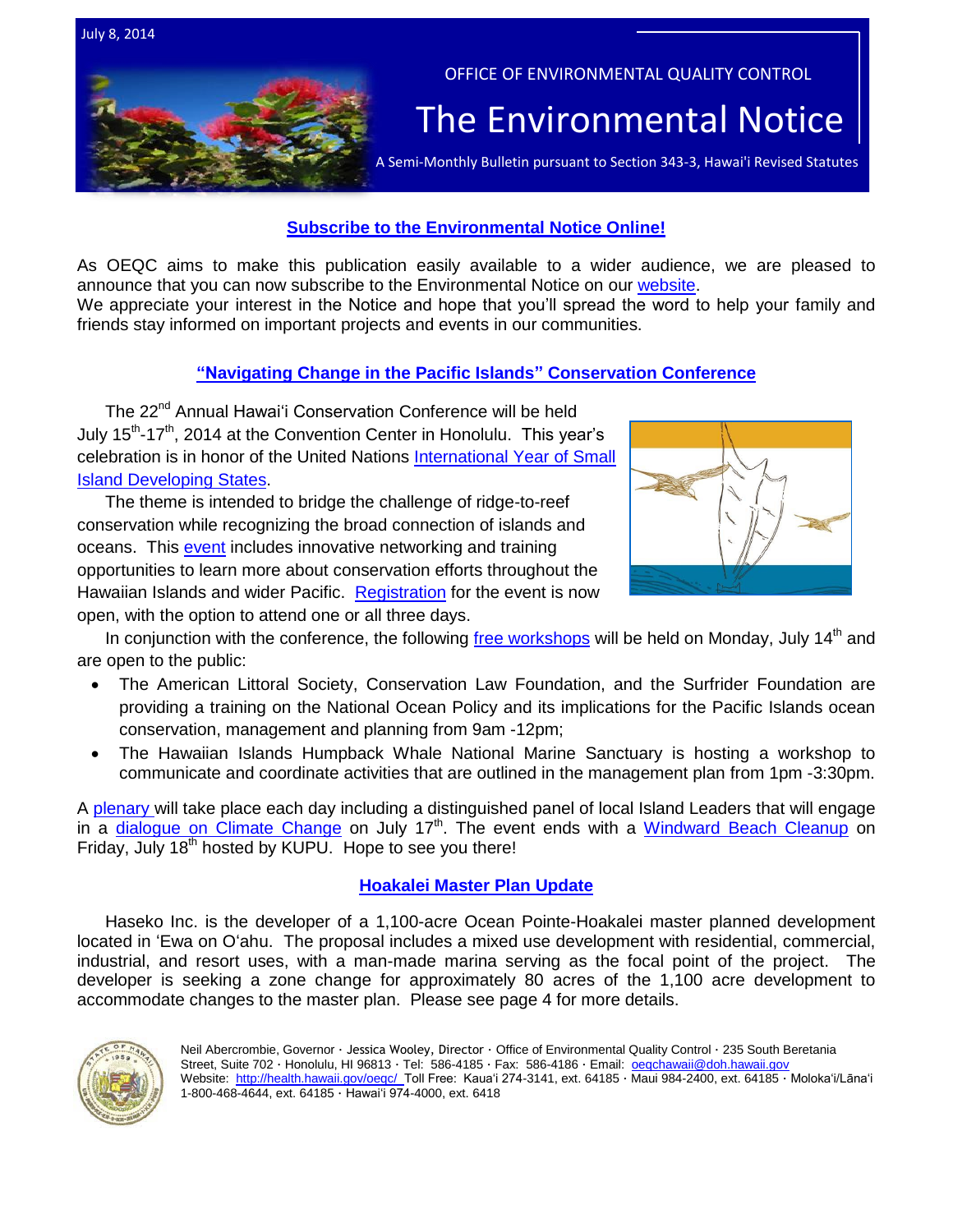# **FRONT PAGE**

| <b>Subscribe to the Environmental Notice Online!</b>                                            |
|-------------------------------------------------------------------------------------------------|
| "Navigating Change in the Pacific Islands" Conservation Conference                              |
| Hoakalei Master Plan Update                                                                     |
|                                                                                                 |
| HAWAI'I (HRS 343)                                                                               |
|                                                                                                 |
|                                                                                                 |
| O'AHU (HRS 343)                                                                                 |
|                                                                                                 |
|                                                                                                 |
|                                                                                                 |
| KAUA'I (HRS 343)                                                                                |
|                                                                                                 |
| <b>FEDERAL NOTICES</b>                                                                          |
|                                                                                                 |
| 2. Proposal to Delist Humpback Whales in Northern Pacific From Endangered Species Act 7         |
| 3. FEMA Proposes Programmatic Environmental Review to Evaluate Wildfire Mitigation Activities 7 |
| <b>COASTAL ZONE MANAGEMENT NOTICES</b>                                                          |
|                                                                                                 |
| <b>SHORELINE NOTICES</b>                                                                        |
|                                                                                                 |
|                                                                                                 |
|                                                                                                 |

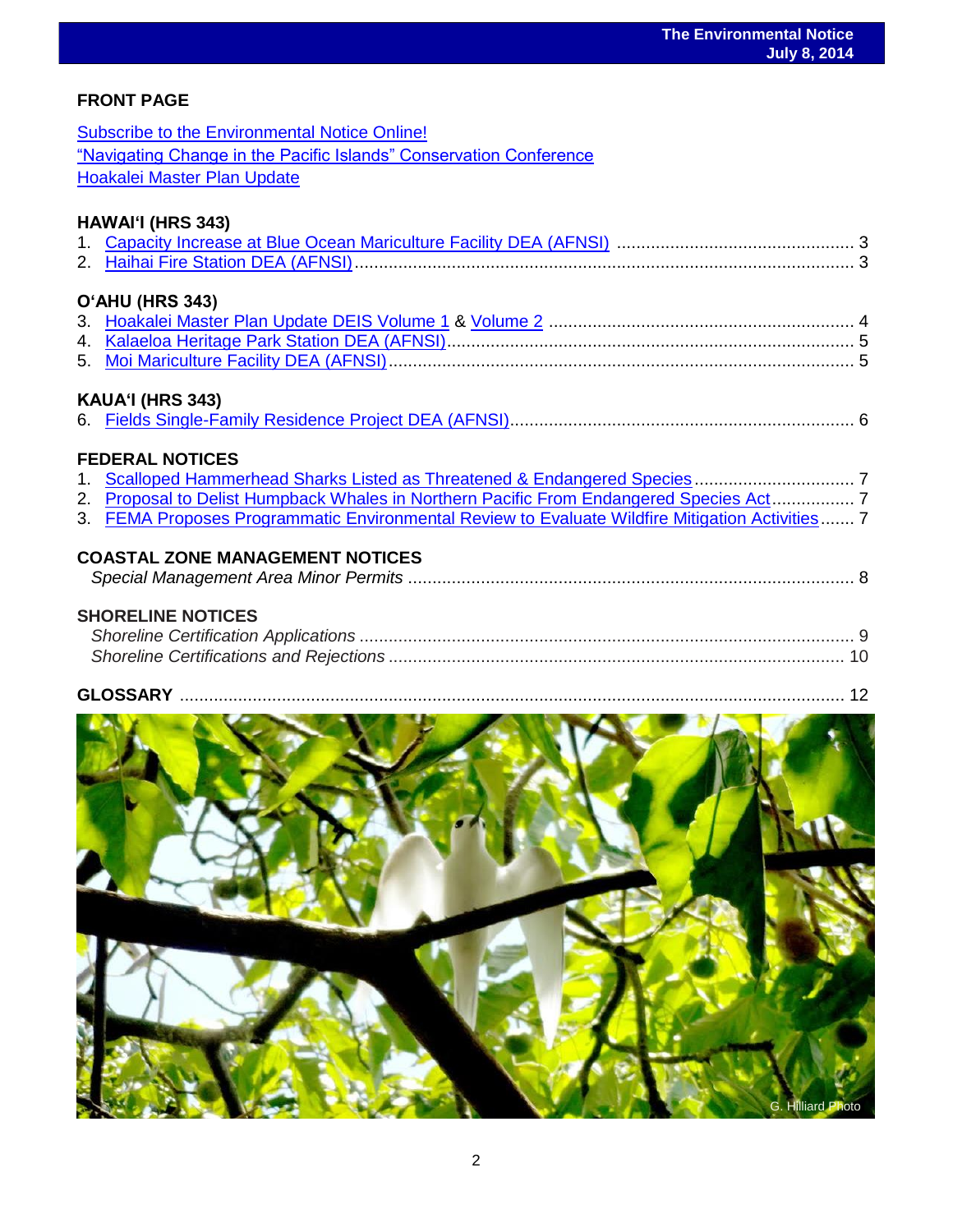# HAWAI**ʻ**I (HRS 343)

### **1. [Capacity Increase at Blue Ocean Mariculture Facility DEA \(AFNSI\)](http://oeqc.doh.hawaii.gov/Shared%20Documents/EA_and_EIS_Online_Library/Hawaii/2010s/2014-07-08-HA-5E-DEA-Capacity-Increase-at-Blue-Ocean-Mariculture-Facility.pdf)**

| Island:            | Hawai'i                                                                              |                                   |
|--------------------|--------------------------------------------------------------------------------------|-----------------------------------|
| <b>District:</b>   | North Kona                                                                           |                                   |
| TMK:               | Makai of (3) 7-4-043:000 (submerged lands)                                           |                                   |
| <b>Permits:</b>    | DLNR Conservation District Use Permit; Army Corps of                                 | Mauna Kea                         |
|                    | <b>Engineers Section 10 Permit.</b>                                                  |                                   |
| <b>Applicant:</b>  | Blue Ocean Mariculture LLC, 74-429 Kealakehe Parkway,                                | Kail Kona<br><b>Hilo Forest</b>   |
|                    | Kailua-Kona, HI 96740. Contact: Jennica Lowell, phone                                | Island of<br>Reserve<br>'lawai    |
|                    | 808-557-2233 or e-mail jennica.lowell@bofish.com.                                    | Hawai'i<br>Volcanoes <sup>®</sup> |
| <b>Approving</b>   |                                                                                      | National Park                     |
| Agency:            | Department of Land and Natural Resources, Office of                                  | o                                 |
|                    | Conservation and Coastal Lands, PO Box 621, Honolulu,                                | <b>Kau Forest</b><br>Reserve      |
|                    | HI 96809.                                                                            |                                   |
|                    | Contact: Michael Cain, phone 808-587-0048.                                           |                                   |
| <b>Consultant:</b> | Same as Applicant.                                                                   |                                   |
| <b>Status:</b>     | Statutory 30-day public review and comment period starts; comments are due by August |                                   |
|                    | 7, 2014. Please send comments to the applicant/consultant and approving agency.      |                                   |



Blue Ocean proposes to expand the production capacity of their existing mariculture facility by increasing the maximum growing volume from 24,000 m3 to 64,000 m3, increasing the number of allowable pens from five to eight, and increasing the maximum size of individual pens from 7000 m3 to 8000 m3. The proposal will require a small modification to the existing mooring grid.

The existing permit allows for the cultivation of kāhala (almaco jack, *Seriola rivoliana* and amberjack, *S. dumerili*), moi (Pacific threadfin, *Polydactylus sexifilis*), mahi mahi (*Coryphaena hippurus*) and ulua (giant trevally, *Caranx ignobilis*). The only species Kona Blue currently cultures in the ocean pens is *S. rivoliana*.

No expansion of the lease area is being proposed, and no change in the types of net pens is being proposed.

The applicant states that the extensive monitoring they have conducted over the past eight years of water quality and benthic parameters has indicated that the facility has had no significant environmental impact. Per the tests that the applicant has conducted on water quality parameters and benthic parameters, the proposed action is well within the nutrient assimilation capacities of the local water column and benthos.

### **2. [Haihai Fire Station DEA \(AFNSI\)](http://oeqc.doh.hawaii.gov/Shared%20Documents/EA_and_EIS_Online_Library/Hawaii/2010s/2014-07-08-HA-5B-DEA-Haihai-Fire-Station.pdf)**

| Island:<br><b>District:</b><br>TMK:<br><b>Permits:</b> | Hawai'i<br>South Hilo<br>TMK 2-4-051:001 (portion)<br>National Pollutant Discharge Elimination System (NPDES)<br>Permit; Subdivision Permit; Grading/Building Permits;<br>Noise Permit. | Kailua Kona |
|--------------------------------------------------------|-----------------------------------------------------------------------------------------------------------------------------------------------------------------------------------------|-------------|
| <b>Proposing/Determination</b>                         |                                                                                                                                                                                         |             |
| Agency:                                                | County of Hawai'i, Department of Public Works, Aupuni<br>Center, 101 Pauahi Street, Suite 7 Hilo, HI 96720.<br>Contact: David Yamamoto, phone 808-981-8356 or<br>fax 808-981-2037.      | Kau         |
|                                                        | <b>Consultant:</b> PBR Hawaii & Associates, Inc., 1001 Bishop Street,<br>Suite 650, Honolulu, HI 96813.<br>Contact: Vincent Shigekuni, phone 808-521-5631 or fax 808-523-1402.          |             |

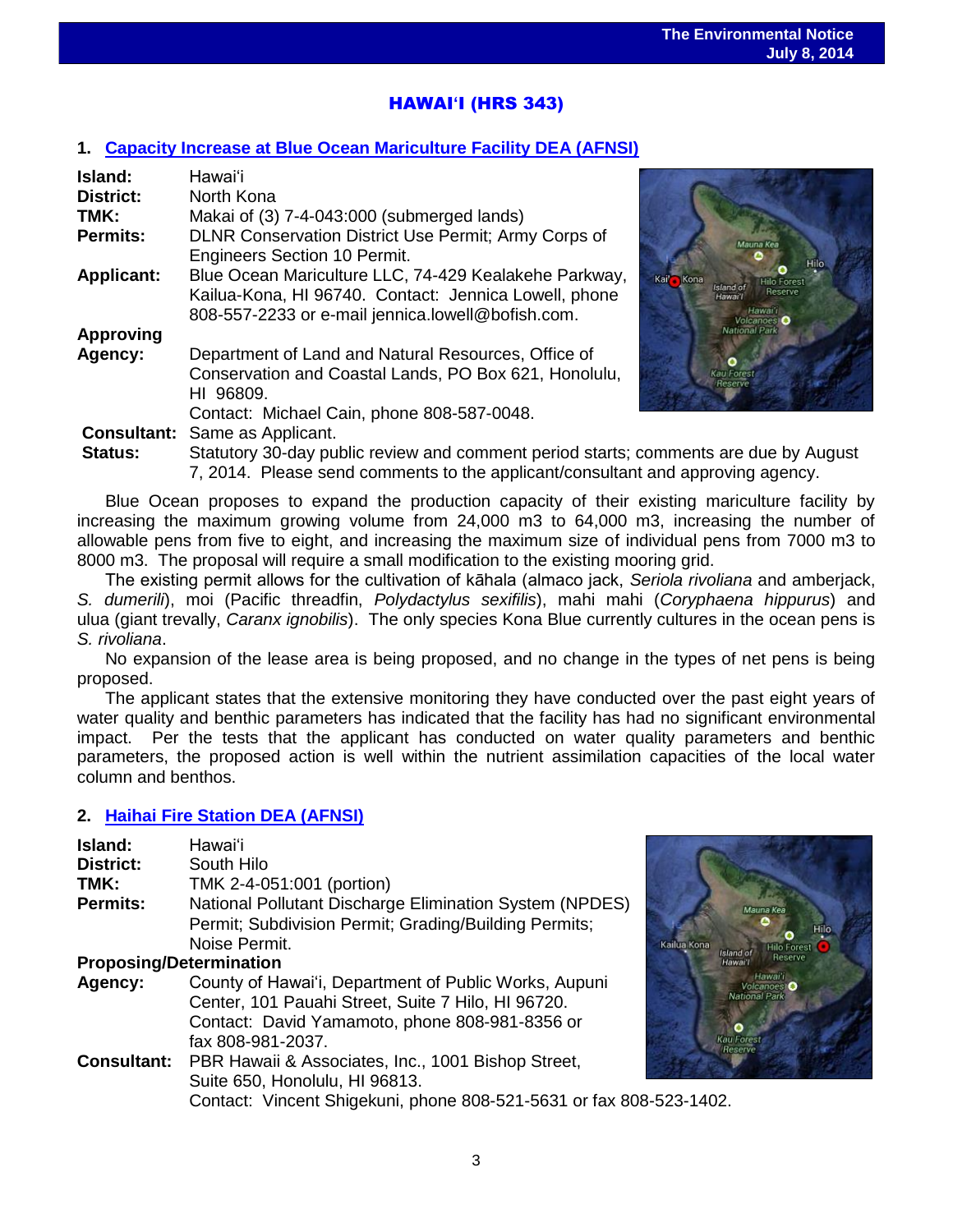**Status:** Statutory 30-day public review and comment period starts; comments are due by August 7, 2014. Please send comments to the proposing/determination agency and consultant.

The County of Hawai'i Department of Public Works is proposing to construct a new fire station near the Hilo Municipal Golf Course Driving Range. The proposed fire station would be located on State land on the southwest corner of Haihai Street and Laula Road.

The primary purpose for the Haihai Fire Station is to improve emergency services from Panaewa Makai to Waiākea Uka. The existing Kawailani Fire Station is limited in size (0.5 acre) and inadequate to meet the space requirements of the Fire Department. The Kawailani Fire Station is surrounded by residential homes, Kawailani Street and the Hilo Municipal Golf Course, and does not allow for future expansion. In addition, emergency services provided by the Hawai'i Fire Department from Kawailani Street Station now include Emergency Medical Services (EMS), and the required EMS personnel, vehicles and equipment can no longer be accommodated at the current location.

The proposed Haihai Fire Station will: (1) replace the existing fire station located on Kawailani Street; and (2) provide additional space required for EMS. The proposed Haihai Fire Station would provide a much needed public safety facility for the South Hilo District.

## O**'**AHU (HRS 343)

### **3. [Hoakalei Master Plan Update DEIS](Hoakalei%20Master%20Plan%20Update%20DEIS%20Volume%201) Volume 1 & [Volume 2](http://oeqc.doh.hawaii.gov/Shared%20Documents/EA_and_EIS_Online_Library/Oahu/2010s/2014-07-08-OA-5E-DEIS-Hoakalei-Master-Plan-Volume-2.pdf)**

| Island:            | Oʻahu                                                                                |                                |
|--------------------|--------------------------------------------------------------------------------------|--------------------------------|
| <b>District:</b>   | 'Ewa                                                                                 |                                |
| TMK:               | 9-1-134:025, 9-1-134:026, 9-1-134:027, 9-1-134:028                                   |                                |
|                    | (por.), 9-1-134:029 (por.), 9-1-134:007, 9-1-134:022                                 | North Shore                    |
|                    | (por.)                                                                               |                                |
| <b>Permits:</b>    | Special Management Area Use Permit (Major);                                          | Wahiawā                        |
|                    | National Pollutant Discharge Elimination System                                      | Kahaluu<br>Mililani<br>Waianae |
|                    | (NPDES); Grubbing, Grading, and Building Permits.                                    | Kaneoh<br>Nanakuli Waipahu     |
| <b>Applicant:</b>  | Haseko ('Ewa), Inc., 91-1001 Kaimālie Street,                                        | Honolulu                       |
|                    | Suite 205, 'Ewa Beach, HI 96706-5005.                                                |                                |
|                    | Contact: Raymond Kanna, phone 808-689-7772.                                          |                                |
| <b>Approving</b>   |                                                                                      |                                |
| Agency:            | City and County of Honolulu, Department of Planning and Permitting, 650 South King   |                                |
|                    | Street, Honolulu, HI 96813. Contact: Timothy Streitz, phone 808-768-8042.            |                                |
| <b>Consultant:</b> | Planning Solutions, Inc., 210 Ward Avenue, Suite 330, Honolulu, HI 96814.            |                                |
|                    | Contact: Perry White, phone 808-550-4483.                                            |                                |
| <b>Status:</b>     | Statutory 45-day public review and comment period starts; comments are due by August |                                |
|                    | 22, 2014. Please send comments to the applicant, approving agency, and consultant.   |                                |

Haseko ('Ewa), Inc. is seeking a zone change for approximately 80 acres of the 1,100 acre Ocean Pointe-Hoakalei development to accommodate a change in its master plan for the Hoakalei portion of the development. The Hoakalei Master Plan Update (HMPU) features a recreational lagoon as the focal point in place of the previously-planned marina. The rezoning request calls for rearrangement of the zoning district boundaries, but only modest shifts in the total acreage devoted to each type of land use. It would not increase the development density or the total number of residential and visitor accommodation units. The land to be rezoned is located within the last undeveloped phase of the project. If the requested zone change and other required permits and approvals are granted, including a Special Management Area (SMA) Use Permit, Haseko will seek to complete the Ocean Pointe-Hoakalei development in accord with the updated plan.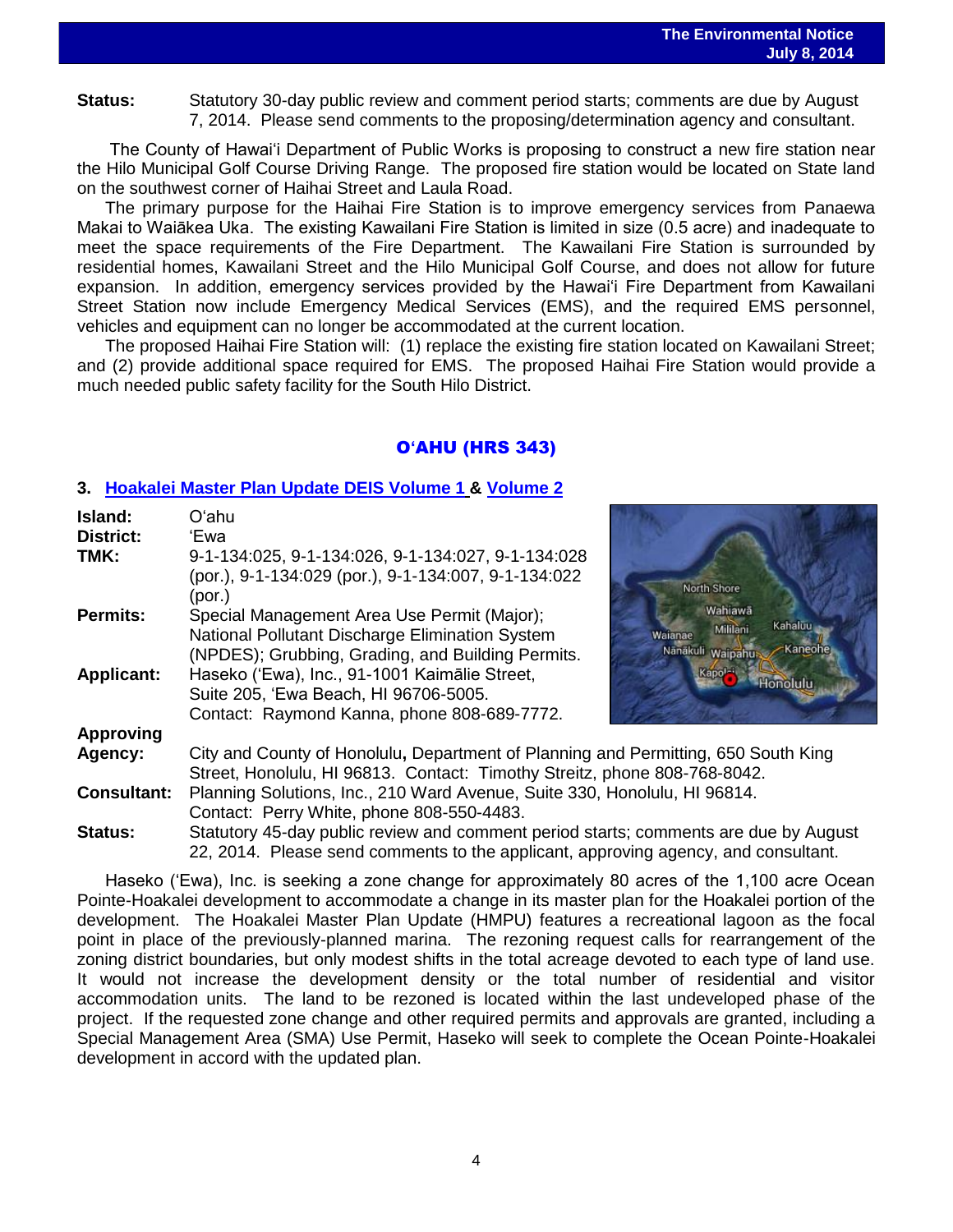# **4. [Kalaeloa Heritage Park Station DEA \(AFNSI\)](http://oeqc.doh.hawaii.gov/Shared%20Documents/EA_and_EIS_Online_Library/Oahu/2010s/2014-07-08-OA-5B-DEA-Kalaeloa-Heritage-Park-Station.pdf)**

| Island:                        | Oʻahu                                                       |  |
|--------------------------------|-------------------------------------------------------------|--|
| <b>District:</b>               | 'Ewa                                                        |  |
| TMK:                           | 9-1-013:069 and 9-1-013:067                                 |  |
| <b>Permits:</b>                | HCDA Development Permit; NPDES permit;                      |  |
|                                | Archaeological Preservation and Burial Treatment            |  |
|                                | Plan; Grading and Grubbing Permit; Building Permit.         |  |
| <b>Proposing/Determination</b> |                                                             |  |
| Agency:                        | Hawaii Community Development Authority - HCDA,              |  |
|                                | 461 Cooke Street, Honolulu, HI 96813. Contact:              |  |
|                                | Tesha Malama, phone 808-620-9643 or e-mail                  |  |
|                                | esha@hcdaweb.org.                                           |  |
| <b>Consultant:</b>             | Townscape, Inc., 900 Fort Street Mall, Suite 1160, Honolulu |  |
|                                | Contact: Gabrielle Sham, phone 808-536-6999 or e-mail ga    |  |
| Status:                        | Statutory 30-day public review and comment period starts: o |  |



**Consultant:** Townscape, Inc., 900 Fort Street Mall, Suite 1160, Honolulu, HI 96813. brielle@townscapeinc.com. **Status:** Statutory 30-day public review and comment period starts; comments are due by August 7, 2014. Please send comments to the proposing/determination agency and consultant.

The Hawaiʻi Community Development Authority (HCDA), in partnership with the Kalaeloa Heritage and Legacy Foundation, is working to create the Kalaeloa Heritage Park (KHP) in ʻEwa, Oʻahu. Located just east of the Kalaeloa Airport, the 77-acre KHP contains significant cultural, historical, and natural resources unique to the ʻEwa Plain.

Proposed actions for developing the KHP complex will include a multi-purpose cultural center, botanical greenhouse, maintenance shed, and caretaker/security cottage. The KHP complex will support the existing "interpretative area" where visitors are guided along a trail which includes remnants of an ancient Hawaiian village. The majority of the proposed development will be located in an area that has been previously bulldozed for military purposes in order to minimize disturbance to the remainder of the site.

The proposed project will not have a significant cumulative effect upon the environment. The proposed project will have short term impacts on traffic, noise, and air quality during construction, but will be mitigated through use of Best Management Practices. No long-term impacts are expected. The KHP will promote the stewardship of natural, cultural and historical resources on the ʻEwa Plain, and educate visitors about the past. The proposed development of the KHP will support the goals of the HCDA and City and County of Honolulu to preserve open space and provide recreational and educational opportunities in ʻEwa.

# **5. [Moi Mariculture Facility DEA \(AFNSI\)](http://oeqc.doh.hawaii.gov/Shared%20Documents/EA_and_EIS_Online_Library/Oahu/2010s/2014-07-08-OA-5E-DEA-Moi-Mariculture-Facility.pdf)**

| Island:            | Oʻahu                                                                             |                                |
|--------------------|-----------------------------------------------------------------------------------|--------------------------------|
| <b>District:</b>   | Honolulu                                                                          |                                |
| TMK:               | Makai of (1) 1-1-003:005 (submerged lands)                                        |                                |
| <b>Permits:</b>    | Conservation District Use Permit; Army Corps of                                   |                                |
|                    | Engineers Section 10 Permit; NPDES / ZOM Permit                                   | North Shore                    |
| <b>Applicant:</b>  | Mamala Bay Seafood LLC, 24 Sand Island Access                                     | Wahiawā                        |
|                    | Road, Box 27, Honolulu, HI 96819.                                                 | Kahaluu<br>Mililani<br>Waianae |
|                    | Contact: Randy Cates, e-mail                                                      | Kaneohe<br>Nanakuli waipahu    |
|                    | catesinternational@hawaiiantel.net                                                | Kapolei                        |
| <b>Approving</b>   |                                                                                   | <b>HC</b> rolulu               |
| Agency:            | Department of Land and Natural Resources, Office of                               |                                |
|                    | Conservation and Coastal Lands, PO Box 621,                                       |                                |
|                    | Honolulu, HI 96809. Contact: Michael Cain, phone 808-587-0048.                    |                                |
| <b>Consultant:</b> | Aquaculture and Advocacy, c/o Mamala Bay Seafood LLC, 24 Sand Island Access Road, |                                |
|                    | Box 27, Honolulu, HI 96819.                                                       |                                |
|                    | Contact: John Corbin, phone 808-239-8316 or e-mail jscorbin@aol.com.              |                                |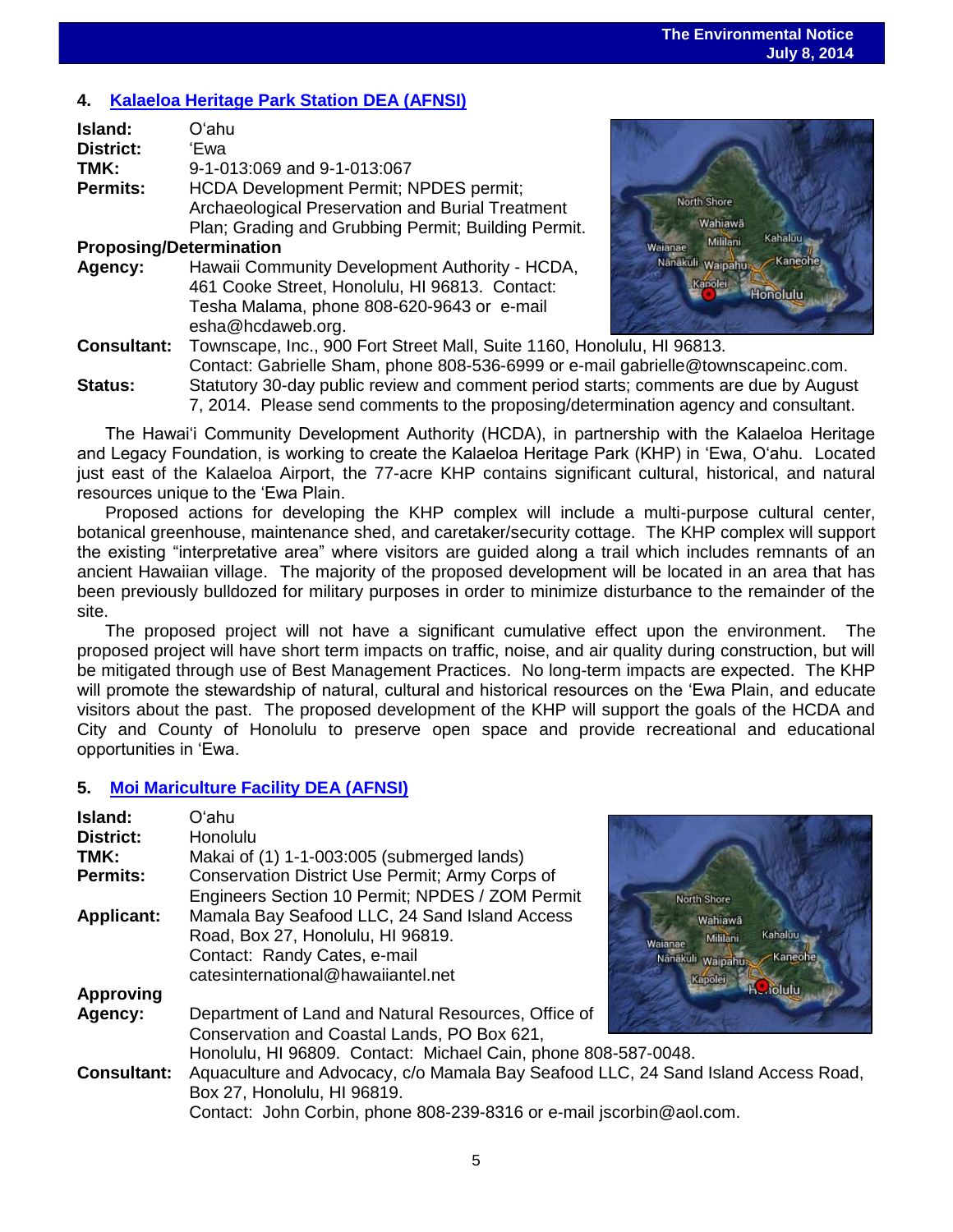**Status:** Statutory 30-day public review and comment period starts; comments are due by August 7, 2014. Please send comments to the applicant, approving agency, and consultant.

Mamala Bay Seafood (MBS) proposes to cultivate moi (*Polydactulus sexfilis)* in a 75-acre area in the Reef Runway Borrow Pit adjacent to the Honolulu International Airport. The proposed facility will consist of an anchored grid of ten Aqualine surface cages. Each cage will be 114 feet in diameter and have an enclosed volume of approximately 264,860 cubic feet (7500  $\mathrm{m}^3$ ). The mooring system connecting the cages will be anchored by 28 Danforth anchors.

A 72-foot feed barge will also be moored on the site. Stocking, feeding, harvesting, and maintenance will be carried out by surface work boats with occasional SCUBA diver assistance.

The area has been highly disturbed, and is not known to be habitat for any protected species with the exception of the green sea turtle. There are coral reefs in close proximity to the site.

MBS estimates that they can begin placing cages in January 2015, and stocking the cages by July 2015. In Phase I, five cages will be deployed. Phase II deployment of the final five cages is planned for three years. Projected annual production at full grow out is estimated to be 1.5 M lbs.

# KAUA**'I** (HRS 343)

### **6. [Fields Single-Family Residence Project DEA \(AFNSI\)](http://oeqc.doh.hawaii.gov/Shared%20Documents/EA_and_EIS_Online_Library/Kauai/2010s/2014-07-08-KA-5E-DEA-Fields-Single-Family-Residence-Project.pdf)**

| Island:           | Kaua'i                                                    |
|-------------------|-----------------------------------------------------------|
| <b>District:</b>  | Hanalei/Halele'a                                          |
| TMK:              | $(4)$ 5-3-001-016                                         |
| <b>Permits:</b>   | <b>Conservation District Use Permit; Building Permit;</b> |
|                   | Grading Permit; Grubbing Permit; Driveway approach        |
|                   | Permit; County Permits for electrical conduits and        |
|                   | potable water lines within County right-of-way;           |
|                   | County Permit for traffic management (if required).       |
| <b>Applicant:</b> | Kalihiwai Investors, LLC, 3762 Kelii Place, Princeville,  |
|                   | HI 96722.                                                 |
|                   | Contact: James Fields, phone 347-804-8059.                |
| Approving         |                                                           |



### **Approving**

**Agency:** Department of Land and Natural Resources, Office of Conservation and Coastal Lands, 1151 Punchbowl Street, Room 131, Kalanimoku Building, Honolulu, HI 96813. Contact: Samuel Lemmo, phone 808-587-0377.

**Status:** Statutory 30-day public review and comment period starts; comments are due by August 7, 2014. Please send comments to the applicant and approving agency.

Proposal to construct a single-family residence (SFR) in the Conservation District on TMK: (4) 5-3- 001:016, Hanalei District, Island of Kaua'i. The parcel encompasses 174 acres; in which 146 acres lie within the Conservation District; there are no portions of the subject parcel located in the County of Kaua'i Special Management Area.

The SFR project area is a two-acre, level bluff bordered by Kapaka Street (east) and the Hanalei Valley *pali* (west). Kapaka Street is a developed neighborhood, including 45+ residences on the street's east side. The street's west side (including the subject parcel and proposed SFR site) is abandoned pasture covered with invasive foliage. The proposed one-story SFR will have a maximum height of 19'8" and includes a maximum developable area (MDA) of 4,941 square feet. The SFR will be set back between 60 and 80 feet from the *pali* overlooking Hanalei Valley and will utilize finishes conforming to the natural environment, including green slate roofing and exterior walls of Hawaiian rock and earthen-brown plaster.

Additional work includes landscaping and some minor agricultural uses to replace the site's invasives with native foliage, obscuring and blending the structure with its surroundings. The design and placement of the SFR is consistent with the existing neighborhood's development.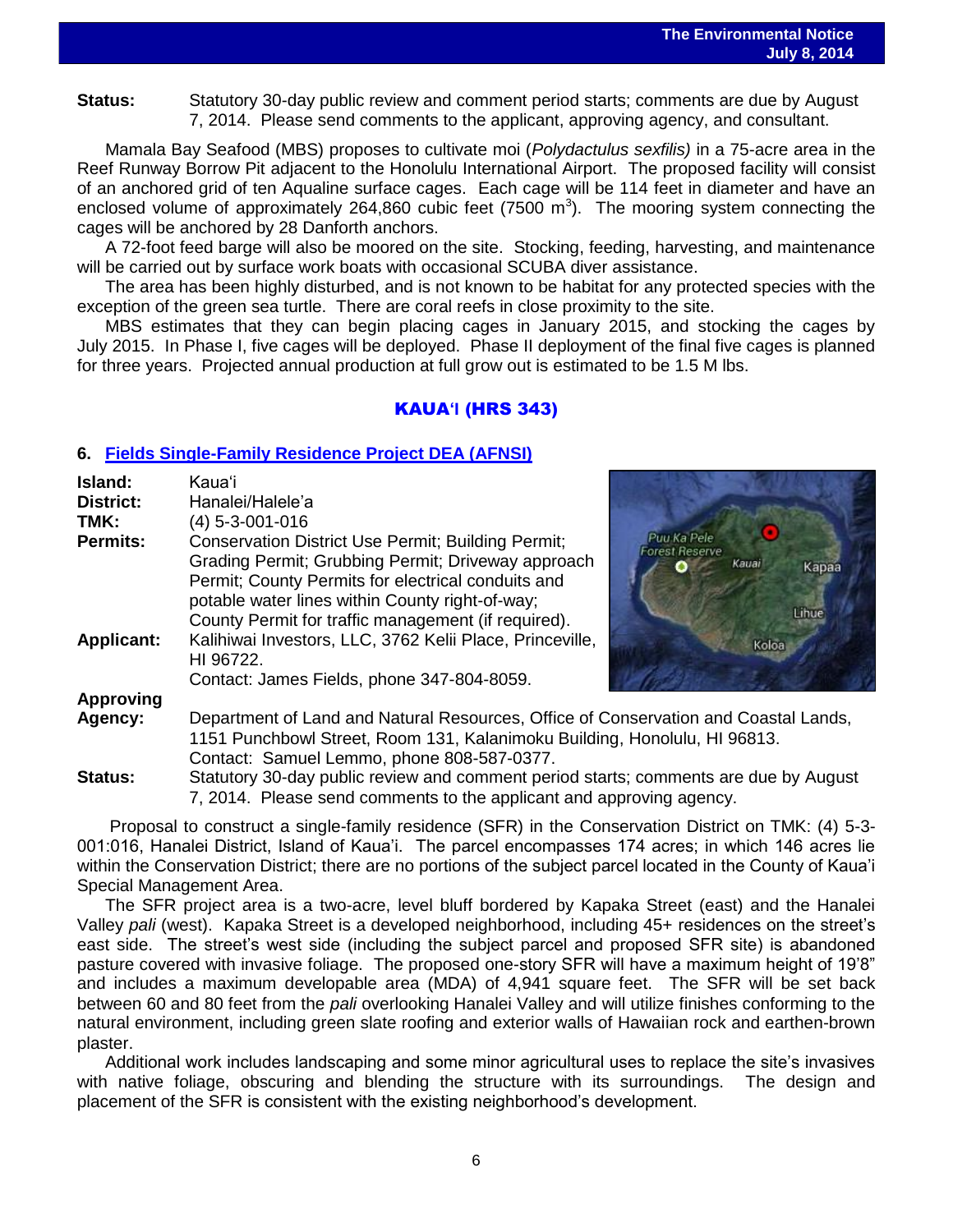# FEDERAL NOTICES

1. **[Scalloped Hammerhead Sharks Listed as](http://www.gpo.gov/fdsys/pkg/FR-2014-07-03/pdf/2014-15710.pdf) Threatened & Endangered Species** - July 3, 2014

The National Marine Fisheries Service (NMFS) issued a final determination to list the *scalloped hammerhead shark* (*Sphyrna lewini*) as being a threatened or endangered under the Endangered Species Act. The issuing of this final determination is in response to a petition submitted by WildEarth Guardians and Friends of Animals.

The scalloped hammerheads are now labeled as "threatened species" in the following population segments:

- Central and Southwest (SW)
- Atlantic Distinct Population Segment (DPS)
- Indo-West Pacific DPS

In addition, the scalloped hammerhead sharks are now labeled as "endangered species" in the following population segments:

- Eastern Atlantic DPS
- Eastern Pacific DPS

This final rule is effective on **September 2, 2014**; for more information, please see the [full notice](http://www.gpo.gov/fdsys/pkg/FR-2014-07-03/pdf/2014-15710.pdf) or visit the [NMFS website.](http://www.nmfs.noaa.gov/pr/species/fish/scallopedhammerheadshark.htm)

Contact: **Maggie Miller**, NMFS, Office of Protected Resources, (301) 427-8403

### 2. **[Proposal To Delist Humpback Whales In Northern Pacific From Endangered Species Act](http://www.gpo.gov/fdsys/pkg/FR-2014-06-26/pdf/2014-14961.pdf)** - June 26, 2014

The National Marine Fisheries Service (NMFS) is reviewing the status of the Central North Pacific population of the Humpback Whale to determine whether this population is a Distinct Population Segment (DPS) and whether delisting is warranted under the Endangered Species Act (ESA). This continued review is in response to a petition that NMFS received and found to have substantial scientific or commercial information indicating that the petitioned action may be warranted. Therefore, NMFS is assessing the humpback whales to determine 1) whether this population is a DPS and 2) if delisting from the ESA is warranted.

 The public is highly encouraged to comment on this matter. To write your comment, please visit the [Federal e-Rulemaking Portal](http://www.regulations.gov/#!docketDetail) and submit before **July 28th, 2014**. If you are interested in obtaining a copy of the petition, please visit the [NMFS Alaska Region Website.](http://alaskafisheries.noaa.gov/protectedresources/whales/humpback/)

Contact: **Aleria Jensen**, NMFS Alaska Region at (907) 586-7248.

### 3. **FEMA [Proposes Programmatic Environmental Review to Evaluate Wildfire Mitigation Activities](http://www.gpo.gov/fdsys/pkg/FR-2014-07-02/pdf/2014-15486.pdf)**  - July 2, 2014

The Federal Emergency Management Agency, or FEMA, is proposing a programmatic environmental assessment (PEA) to evaluate the impact of wildfire mitigation activities. These activities are intended to minimize risk with wildfires, and are funded by the Hazard Mitigation Grant Program (HMGP) and Pre-Disaster Mitigation (PDM) Program. This assessment will evaluate the environmental impacts of continuing to fund these activities. FEMA expects that this programmatic approach will result in better decision-making, and will improve the timeliness and efficiency of environmental reviews.

In compliance with the National Environmental Policy Act (NEPA) of 1969, FEMA is proposing this evaluation and inviting the public to provide feedback on the scope of the PEA. Please submit comments by August 18, 2014. To submit your comment, visit the [Federal eRulemaking Portal](http://www.regulations.gov/) and identify your comment in "Docket ID FEMA-2014-0021".

Contact: **Cecelia Rosenberg**, Federal Insurance & Mitigation Administration, FEMA, at (202) 646-3321.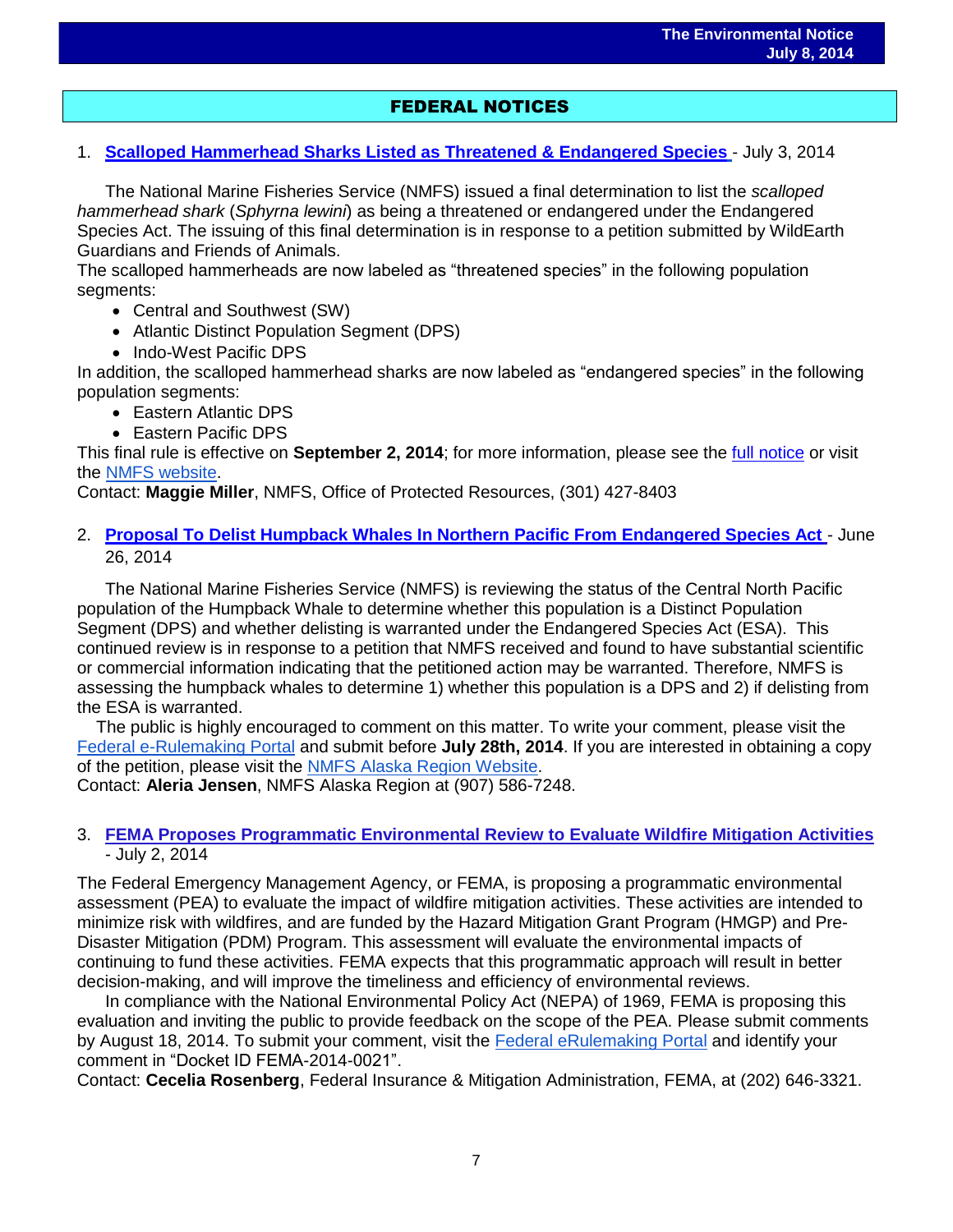### COASTAL ZONE MANAGEMENT NOTICES

### **Special Management Area (SMA) Minor Permits**

The SMA Minor permits below have been approved (HRS 205A-30). For more information, contact the county/state Planning Department. Honolulu (768-8014); Hawaiʻi (East HI 961-8288, West HI 323-4770); Kauaʻi (241-4050); Maui (270-7735); Kakaʻako or Kalaeloa Community Development District (587-2841).

| <b>Location (TMK)</b>                                           | <b>Description (File No.)</b>                                                                                                                              | <b>Applicant/Agent</b>                               |
|-----------------------------------------------------------------|------------------------------------------------------------------------------------------------------------------------------------------------------------|------------------------------------------------------|
| Hawai'i: Hilo (2-3-003: 001, 004, 027 and<br>028; 2-3-004: 001) | Kaipalaoa Park Improvements<br>(SMM 14-300)                                                                                                                | Hawai'i County Department of<br>Parks and Recreation |
| Hawai'i: South Hilo (2-1-009: 001)                              | Removal of Four Damaged Ironwood Trees<br>(SMM 14-301)                                                                                                     | University of Hawai'i at Hilo                        |
| Hawai'i: North Kona (7-7-008: 113)                              | Site Grubbing (SMM 14-302)                                                                                                                                 | Matthew Kilgore                                      |
| Kaua'i: Kapa'a (4-3-009: 003)                                   | Placement of Elcorock Sandbags, Removal<br>and Replacement of Existing Vegetation at<br>Shoreline (SMA(M)-2014-12)                                         | Jonathan Chun                                        |
| Kaua'i: Koloa (2-8-027: 017)                                    | Renovations to Existing Pool, Pool Deck and<br>ADA Upgrades (SMA(M)-2014-14)                                                                               | Palms Hawaii                                         |
| Kaua'i: Kapa'a (4-7-007: 009)                                   | Construction of A Stepping Stone Pathway<br>and Split Rail Fencing along Property Line<br>with Gate Access to Bike Pathway and Beach<br>$(SMA(M)-2014-15)$ | Palms Hawaii                                         |
| Kaua'i: Kapa'a (4-5-013: 005)                                   | Ground Mount Photovoltaic System<br>$(SMA(M)-2014-16)$                                                                                                     | Nathan Wood                                          |
| Kaua'i: Kapa'a (4-5-012: 023)                                   | Construction of New Food Establishment and<br>Two Food Truck Operations<br>$(SMA(M)-2014-18)$                                                              | Agor Architects, LLC                                 |
| Kaua'i: Kīlauea (5-2-004: 103)                                  | Conservation Management Project that<br>Includes Construction of Predator-proof<br>Fencing and Habitat Restoration<br>(SMA(M)-2014-20)                     | US Fish and Wildlife Service                         |
| Kaua'i: Kapa'a (4-3-002: 013)                                   | Ground Mount Photovoltaic System<br>(SMA(M)-2014-21)                                                                                                       | Aston Islander Resort                                |
| Maui: (3-8-005: 003)                                            | Maui County Veterans Association<br>(SM2 20140064)                                                                                                         | Maui County Veterans<br>Association                  |
| Maui: (3-8-005: 003)                                            | Construct Kealia Beach Turtle Barrier to<br>Protect Nesting (SM2 20140065)                                                                                 | <b>Calvin Willis</b>                                 |
| Maui: Lahaina (4-6-001: 007)                                    | Victoria / Maui 2014 Yacht Race<br>(SM2 20140066)                                                                                                          | Jeffrey S Beckland                                   |
| Maui: (1-4-008: 001)                                            | Water Tank Enclosure (SM2 20140067)                                                                                                                        | <b>Gary Stice</b>                                    |
| Maui: Kahului (3-8-052: 001)                                    | Convert Convenience Store to Pizza Shop<br>(SM2 20140068)                                                                                                  | James S Niess                                        |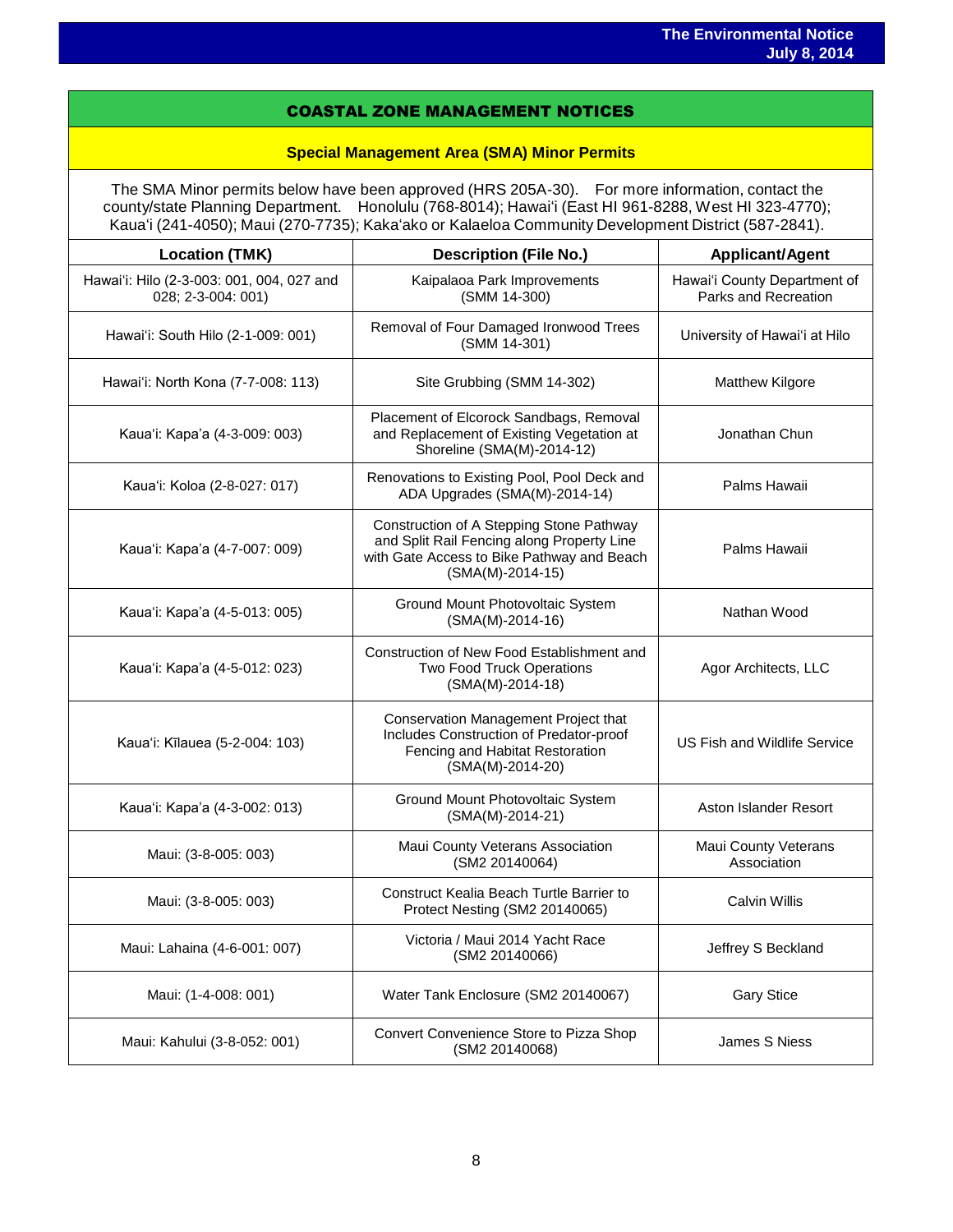# SHORELINE NOTICES

### **Shoreline Certification Applications**

The shoreline certification applications above are available for review at the DLNR Offices on Kauaʻi, Hawaiʻi, Maui, and Honolulu, 1151 Punchbowl Street, Room 220 (HRS 205A-42 and HAR 13-222-12). All comments shall be submitted in writing to the State Land Surveyor, 1151 Punchbowl Street, Room 210, Honolulu, HI 96813 and postmarked no later than 15 calendar days from the date of the public notice of the application. For more information, call Ian Hirokawa at 587-0420.

| File No. | <b>Date</b> | Location                                                                                                                                                                                                                                                                                                                                                               | <b>Applicant/Owner</b>                                                        | <b>TMK</b>                |
|----------|-------------|------------------------------------------------------------------------------------------------------------------------------------------------------------------------------------------------------------------------------------------------------------------------------------------------------------------------------------------------------------------------|-------------------------------------------------------------------------------|---------------------------|
| OA-1597  | 6/16/14     | Lots 158 to 162, inclusive, Document Number<br>A-49131424 being portion of Royal Patent<br>6971, Land Commission Award 11216, Apana<br>8 to M. Kekauonohi situate at Honouliuli, Ewa,<br>Oahu<br>Address: 91-333, 91-329, 91-317, 91-309 and<br>91-303 Papipi Road<br>Purpose: Shoreline determination                                                                 | Park Engineering/<br>Haseko (Ewa), Inc.                                       | 9-1-011:001-005           |
| OA-1598  | 6/16/14     | Lots 157 and 297 Document Number A-<br>49131424 being portion of Royal Patent 6971,<br>Land Commission Award 11216, Apana 8 to<br>M. Kekauonohi situate at Honouliuli, Ewa,<br>Oahu<br>Address: 91-295 Papipi Road<br>Purpose: Shoreline determination                                                                                                                 | Park Engineering/<br>Haseko (Ewa), Inc.                                       | 9-1-011:006 &<br>007      |
| OA-1599  | 6/16/14     | Lot 2697 as shown on Map 274 of Land Court<br>Application 1069 situate at Honouliuli, Ewa,<br>Oahu<br>Address: Oneula Beach Park<br>Purpose: Shoreline determination                                                                                                                                                                                                   | Park Engineering/ City<br>and County of Honolulu                              | 9-1-134:006               |
| OA-1600  | 6/16/14     | Lot 11729 as shown on Land Court<br>Application 1069 (Map 846) and Lot 5<br>Document Number A-46370706 being portion<br>of Royal Patent 9671, Land Commission<br>Award 11216, Apana 8 to M. Kekauonohi and<br>all of Grant 30 Apana 8 to the Board of<br>Education situate at Honouliuli, Ewa, Oahu<br>Address: 91-101 Papipi Road<br>Purpose: Shoreline determination | Park Engineering/<br>Haseko (Ewa), Inc.                                       | 9-1-134:007 &<br>029      |
| OA-1601  | 6/26/14     | Lot 934 as shown on Map 214 of Land Court<br>Application 677 situate at Kailua, Koolaupoko,<br>Oahu<br>Address: 11 Namala Place<br>Purpose: Building setback requirement                                                                                                                                                                                               | Jaime F. Alimboyoguen/<br>Hugh Duncan                                         | 4-3-020:060               |
| MA-579   | 6/19/14     | Unit 18 Alaeloa Condominium being portions<br>of R.P. 4569, L.C. Aw. 3801:1 to Lupea, R.P.<br>1663, L.C. Aw. 5524 to L. Konia situate at<br>Alaeloa, Kā'anapali, Maui<br>Address: 20 Hui Road I, Unit 18<br>Purpose: Building permit                                                                                                                                   | Arthur P. Valencia/<br>Lani V.D.L. Johnson, et al.                            | 4-3-003:017-<br>0012, 021 |
| MA-580   | 6/23/14     | Lots C, D and E of Section B of the Puamana<br>Planned Unit Development, Unit 1 File Plan<br>1056 situate at Makila & Pahoa, Lahaina, Maui<br>Address: 34 Pualima Place<br>Purpose: Building and other permitting<br>purposes                                                                                                                                          | Newcomer-Lee Land<br>Surveyors, Inc./ Puamana<br><b>Community Association</b> | 4-6-028:001               |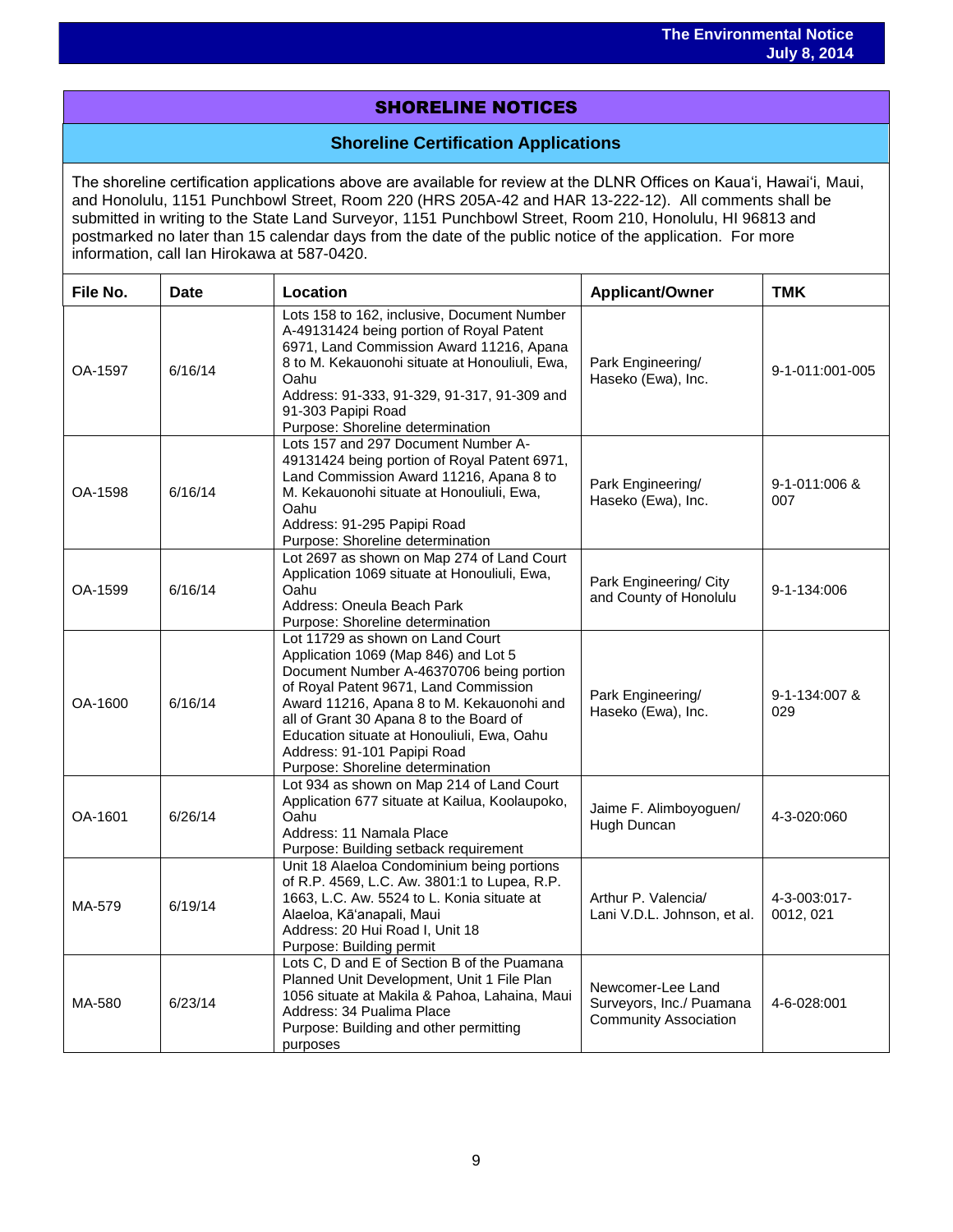| HA-486 | 6/26/14 | Portion of Grant 4856 to John Hind and whole<br>of Grant 10,644 to Ichiro Goto situate at<br>Lalamilo, South Kohala, Island of Hawaii<br>Address: 69-1532 & 69-1536 Puako Beach<br>Drive<br>Purpose: Determine building setbacks for<br>planning process | West Point Corporation/<br>One Puako Bay<br>Associates, LLC    | 6-9-002:001, 002<br>& 030 |
|--------|---------|----------------------------------------------------------------------------------------------------------------------------------------------------------------------------------------------------------------------------------------------------------|----------------------------------------------------------------|---------------------------|
| KA-386 | 6/16/14 | Unit 2 "Hale O Noeau" being portion of<br>Allotment 49-A Moloaa Hui Land situate at<br>Aliomanu, Kauai<br>Address: Aliomanu Road<br>Purpose: Building permit                                                                                             | Honua Engineering, Inc./<br>Cadeddu-Duke Family<br>Trust       | 4-9-004:015-<br>0002      |
| KA-387 | 6/17/14 | Lot 2 being a portion of Land Court Application<br>1469 Waipa Beach Lots situate at Waioli,<br>Hanalei, Kauai<br>Address: 5590 Weke Road<br>Purpose: Building permit                                                                                     | Honua Engineering, Inc./<br>Waioli Surf Shack<br>Holdings, LLC | 5-5-005:009               |
| KA-388 | 6/17/14 | Lots 3 and 4 being a portion of Land Court<br>Application 1469 Waipa Beach Lots situate at<br>Waioli, Hanalei, Kauai<br>Address: 5582 & 5572 Weke Road<br>Purpose: Building permit                                                                       | Honua Engineering, Inc./<br>Waioli Surf Shack<br>Holdings, LLC | 5-5-005:010 &<br>011      |

## **Shoreline Certification and Rejections**

The shoreline notices below have been proposed for certification or rejection by DLNR (HRS 205A-42 and HAR 13- 222-26). Any person or agency who wants to appeal shall file a notice of appeal in writing with DLNR no later than 20 calendar days from the date of this public notice. Send the appeal to the Board of Land and Natural Resource, 1151 Punchbowl Street, Room 220, Honolulu, HI 96813.

| File No. | <b>Proposed/Rejected</b>                   | Location                                                                                                                                                                                                                                                                                              | <b>Applicant/Owner</b>                                                            | <b>TMK</b>           |
|----------|--------------------------------------------|-------------------------------------------------------------------------------------------------------------------------------------------------------------------------------------------------------------------------------------------------------------------------------------------------------|-----------------------------------------------------------------------------------|----------------------|
| OA-1573  | Proposed Shoreline<br>Certification        | Lots 18-B-1 and 19-A of the Kahala<br>Subdivision being portion of Royal<br>Patent 7721, Land Commission Award<br>228, Apana 2 to Kaleiheana situate at<br>Kahala, Honolulu, Oahu<br>Address: 4465 & 4469 Kahala Avenue<br>Purpose: Establish setback for design<br>and construction of new residence | Rico D. Erolin/<br>Kyong-Su Im<br>(Authorized Agent)                              | 3-5-003:002 &<br>003 |
| OA-1588  | Proposed Shoreline<br>Certification        | Portion Grant 1307, Apana 2 to Mahina<br>situate at Haleaha, Koolauloa, Oahu<br>Address: 53-535A Kamehameha<br>Highway<br>Purpose: Determine building setback line                                                                                                                                    | <b>AECOM Technical</b><br>Services, Inc./<br>Roman Catholic<br>Church             | 5-3-006:027          |
| OA-1591  | <b>Proposed Shoreline</b><br>Certification | Lot 312 as shown on Map 172 of Land<br>Court Application 323 situate at<br>Pueohaka, Kailua, Koolaupoko, Oahu<br>Address: 528 North Kalaheo Avenue<br>Purpose: Construction                                                                                                                           | Sam O. Hirota, Inc./<br>Julia Violich                                             | 4-3-018:007          |
| HA-480   | Proposed Shoreline<br>Certification        | Portion of Richardson Ocean Park being<br>portions of Grant 7187 to David Malo,<br>Grant 9218 to E. Richardson and<br>Executive Order 267 situate at Waiakea,<br>South Hilo, Island of Hawaii<br>Address: 2355 Kalanianaole Street<br>Purpose: Building and accessibility<br><i>improvements</i>      | Wayne A. Subica, Jr./<br>County of Hawaii,<br>Department of Parks<br>& Recreation | 2-1-019:009 &<br>010 |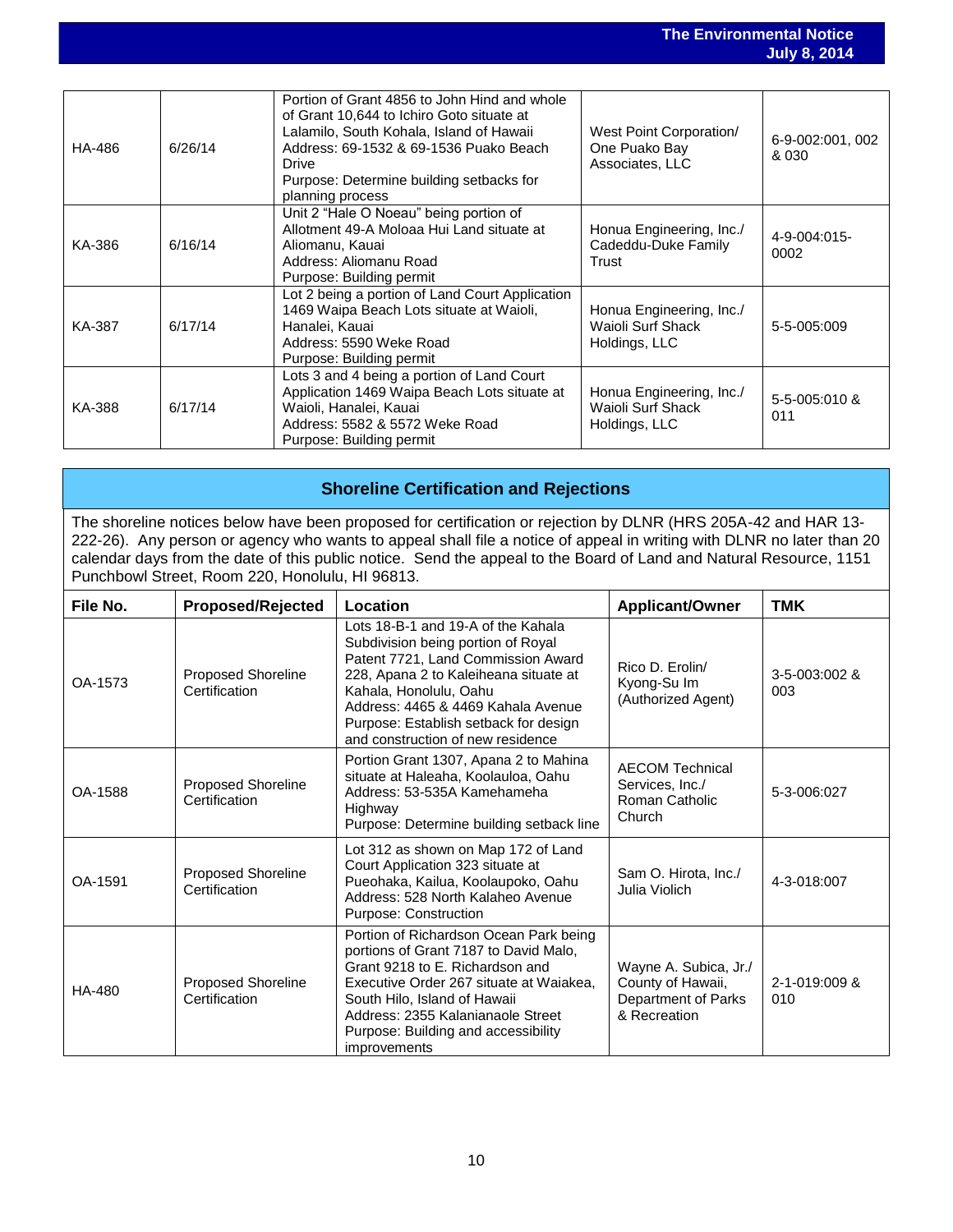### **The Environmental Notice July 8, 2014**

| <b>HA-484</b> | Proposed Shoreline<br>Certification | Portion of R.P. 4475, L.C. Aw. 7713, Ap.<br>43 to V. Kamamalu situate at Holualoa<br>1 <sup>st</sup> and 2 <sup>nd</sup> , North Kona, Island of Hawaii<br>Address: N/A<br>Purpose: Obtain County permits                                                                                    | Wes Thomas<br>Associates/<br>George Sandusky           | 7-6-016:012               |
|---------------|-------------------------------------|----------------------------------------------------------------------------------------------------------------------------------------------------------------------------------------------------------------------------------------------------------------------------------------------|--------------------------------------------------------|---------------------------|
| HA-485        | Proposed Shoreline<br>Certification | Lot 10 of Waikoloa Lot 2 Subdivision<br>(File Plan 2288) being a portion of R.P.<br>7523, L.C. Aw. 4452, Ap. 4 to H. Kalama<br>situate at Anaehoomalu, South Kohala,<br>Island of Hawaii<br>Address: N/A<br>Purpose: Obtain County permits                                                   | Wes Thomas<br>Associates/<br>Waikoloa NP LLC           | 6-9-009:010               |
| MA-556        | Rejection                           | Lot 41-A, 47-A and TMK (2) 4-3-002:028<br>Mailepai Hui Partition being portion of<br>Royal Patent 1663, Land Commission<br>Award 5524 to L. Konia situate at Napili<br>1 and 2, Kā'anapali, Maui<br>Address: 5900 L. Honoapiilani Road<br>Purpose: Building setback purposes                 | Valera, Inc./<br>Napili Kai, Ltd.                      | 4-3-002:026, 027<br>& 028 |
| MA-557        | Rejection                           | Lot 12 Land Court Application 485 (Map<br>7) and Portions of R.P. 7661, L.C. Award<br>76:5 to William Shaw & L.C. Award<br>11216, Apana 28 to M. Kekauonohi<br>situate at Honokowai, Kā'anapali,<br>Lahaina, Maui<br>Address: 3445 L. Honoapiilani Road<br>Purpose: Building permit purposes | Arthur P. Valencia/<br>Kaanapali Shores<br><b>AOAO</b> | 4-4-001:097               |